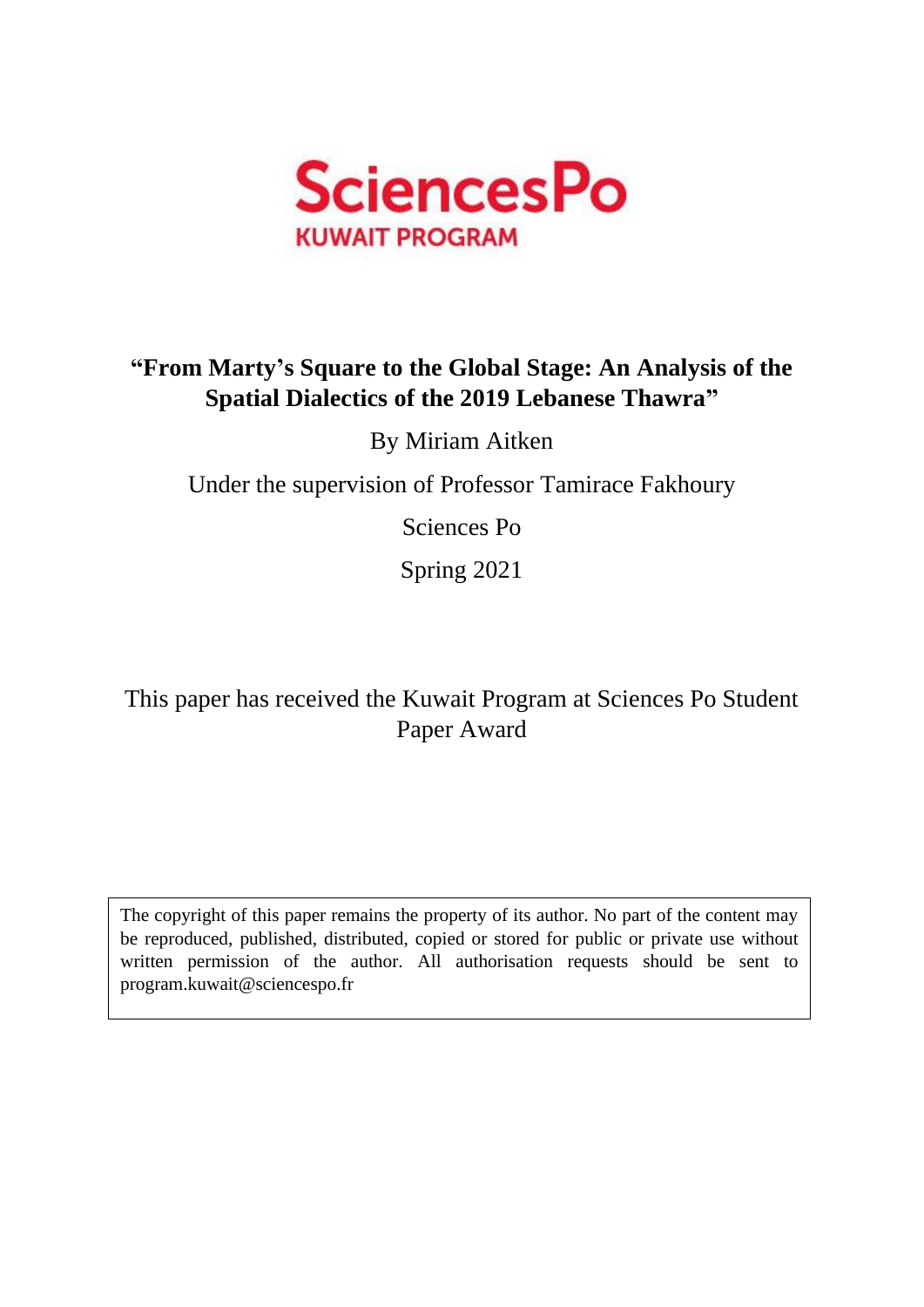*« La révolution est faite par les gens, qui envahissent les places, ou les créent en bloquant des routes, pour demander, principale revendication – mais pas la seule – le départ d'une classe politique corrompue qui a prouvé son incapacité à gouverner le pays »* Camille Ammoun, *Octobre Liban*

In October 2019 protestors took over squares in Beirut, Tripoli, Paris, London and New York, forming a social movement that the Lebanese would call their 'revolution'. This essay conducts a spatial analysis of the 2019 Lebanese *Thawra* and discusses how the spatialities of the protests, both in Lebanon and abroad, can be understood. Without ignoring the significance of the protests' national scale, distinguishing the movement from previous protest episodes that were mostly confined to Beirut, this essay focuses on two extremes on the spatial scale. On the one hand, it takes a hyper-local lens and focuses on the protests occurring in and around Martyr's Square in Beirut's Central District. On the other, it discusses the diaspora protests taking place across the world. It thus shows how the movement was de-territorialised through the diaspora protests, demonstrating the disassociation of citizenship and the political arena from the territorial nation state through the transnationalisation of political struggle and solidarities. Concurrently, however, it demonstrates the movement's deep situatedness in the symbolism and politicised space of downtown Beirut, both in its tactical repertoires and in the constitution of the movement's collective identity and vision. To make sense of these seeming contradictions, this essay follows the 'spatial dialectics' approach taken by Halvorsen in his analysis of Occupy London. In a first step, the theoretical framework and methodology is laid out by conceptualising the notion of space and spatial dialectics. Secondly, the local lens is adopted to analyse the symbolism and politicisation of urban space in Beirut before discussing the movement's constitution through and grounding in the public space of Beirut Central District. Finally, the transnational conception of citizenship and the political sphere is discussed and applied to the example of Lebanese diaspora protests during the 2019 *Thawra*. Thus, it argues that the Lebanese *Thawra* is both intimately tied to the 'local' and part of the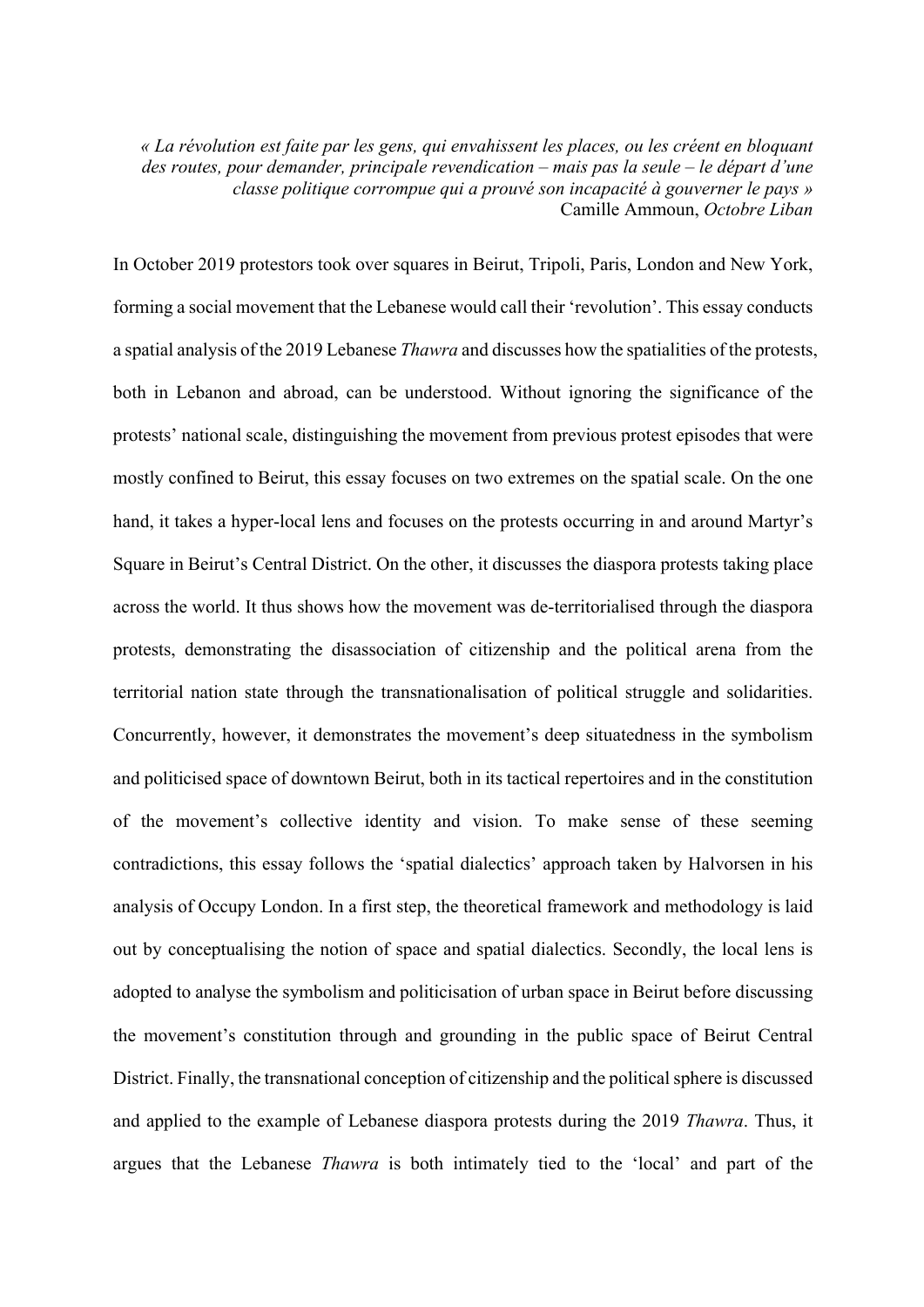'transnational' and 'global'. This seeming contradiction is in itself constitutive of the movement by providing tangible support for the protests on the ground in Lebanon and by contributing to the social construction of identity and belonging.

# **I. Methodology and Theoretical Framework**

#### *Space and Spacialities of Social Movements*

Scholars of social movements increasingly analyse contentious politics through a spatial lens. The contributions to Social Movement Theory of geographers such as Miller demonstrate this. Miller (2020) argues that spatial discrimination of state and economic policies, such as the uneven geographical distribution of funds and services, can spark grievances leading to collective action. Furthermore, he shows how the characteristics of the places social movements are situated in affect their ability to mobilise resources and the political opportunity structure they operate in. Similarly, the geographic scale – local, national, transnational – at which a social movement operates impacts its strategies and leverage (Nicholls, 2007). Moreover, reflecting the cultural turn in Social Movement Theory, scholars have highlighted the role of lived, perceived and conceived space in constructing cognitive frameworks, or what Walford (2004; 409) calls "spatial imaginaries." These allow social movements to mobilise and to formulate collective claims based on individuals' lived experiences in and conceptions of space.

This threefold conception of space – as perceived, conceived, and lived – reflects Henri Lefebvre's theorisation of space as a social and political product. As opposed to a geographic 'place', 'space', in Lefebvre's view, does not exist outside of the social forces that construct it, both materially and mentally (Elden, 2007). Perceived space is the product of material, physical design through, for example, urban planning and construction. Conceived space, on the other hand, is the mental construct, the abstract space, shaped by codes of conduct and the imaginary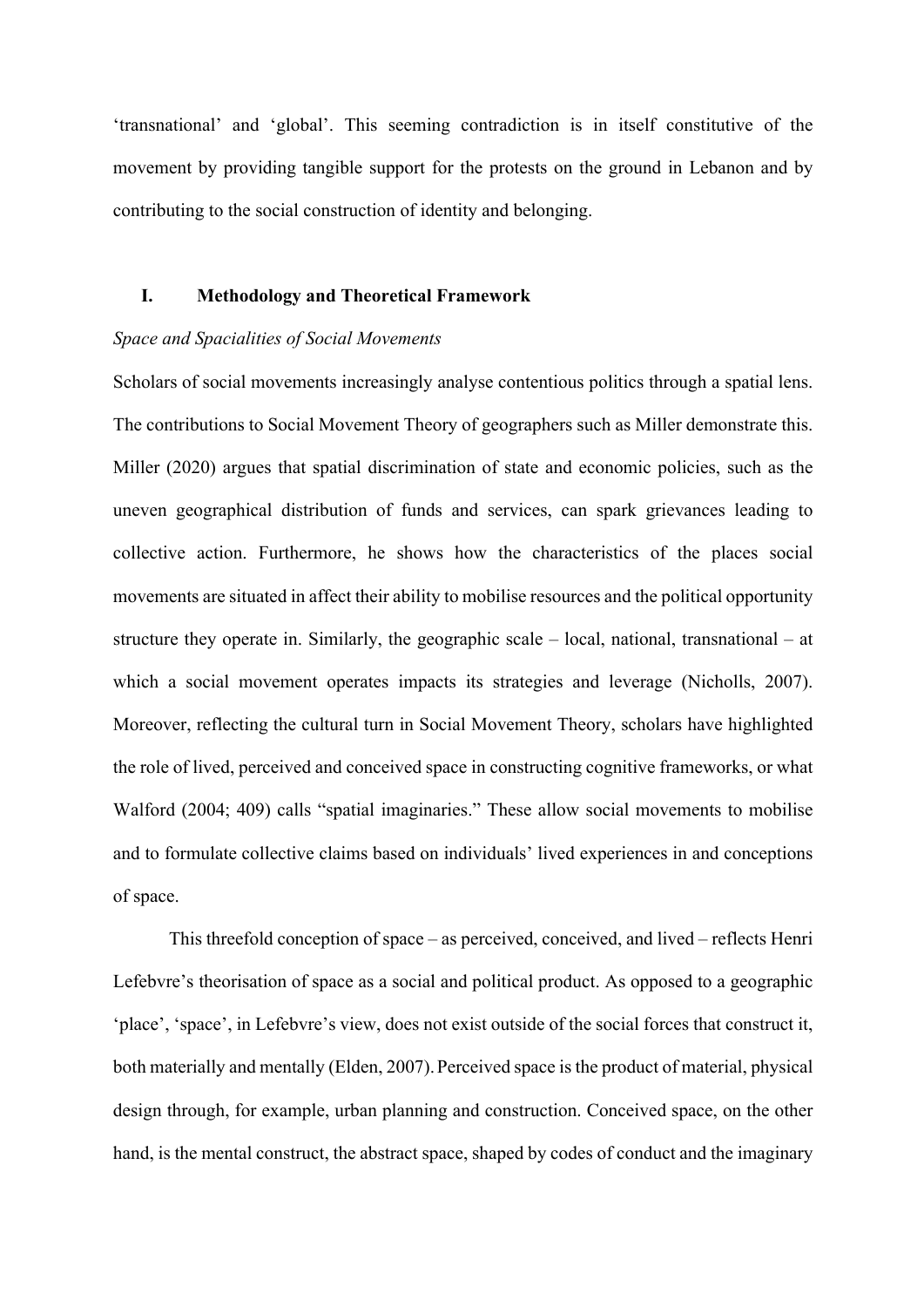(Larkin, 2010). Finally, lived space combines the real and the imagined through its use in everyday life which imbues it with meaning and symbolism (Elden, 2007). This Lefebvrian conception shows the political nature of space the inherent contention over space, both physical and imagined, during social movements and contentious episodes.

# *Spatial Dialectics*

To make sense of the seeming contradiction of the simultaneous spatial groundedness and deterritorialisation of the 2019 Lebanese *Thawra*, the notion of spatial dialectics is useful. The principle of dialectics, rooted in Marxist philosophy, is based on the idea that development, movement or change is a "unity of opposites" (McGill & Parry, 1948; 418). Every phenomenon has a polar structure of internal oppositions whose tension creates flux. Thus, in a dialectical conception, contradictions are objectified and embodied in a phenomenon. This view breaks with the logics-based conception of contradiction. Logic maintains the principle of invalidity of contradictions, whereby something cannot be A and not-A at the same time (Schaff, 1960). Dialectics, however, views contradiction not as incompatible but as containing internal opposites which are themselves constitutive of a phenomenon. In analysing Occupy London as a global movement that became tied to its place of protest in central London, Halvorsen (2017) analyses the mutually supporting, yet simultaneously undermining spatial dimensions of the protest and develops the notion of spatial dialectics. Thus, he argues that the territorialised strategies of Occupy London both supported and undermined the global claims-making of the movement. The contradictory spatialities of the movement, therefore, allow Halvorsen to understand the nature, but also the inherent weaknesses, of Occupy London. By conceiving of contradiction through a dialectical lens, therefore, the seemingly contradicting spatialities of the Lebanese *Thawra* acquire meaning and constitutive value.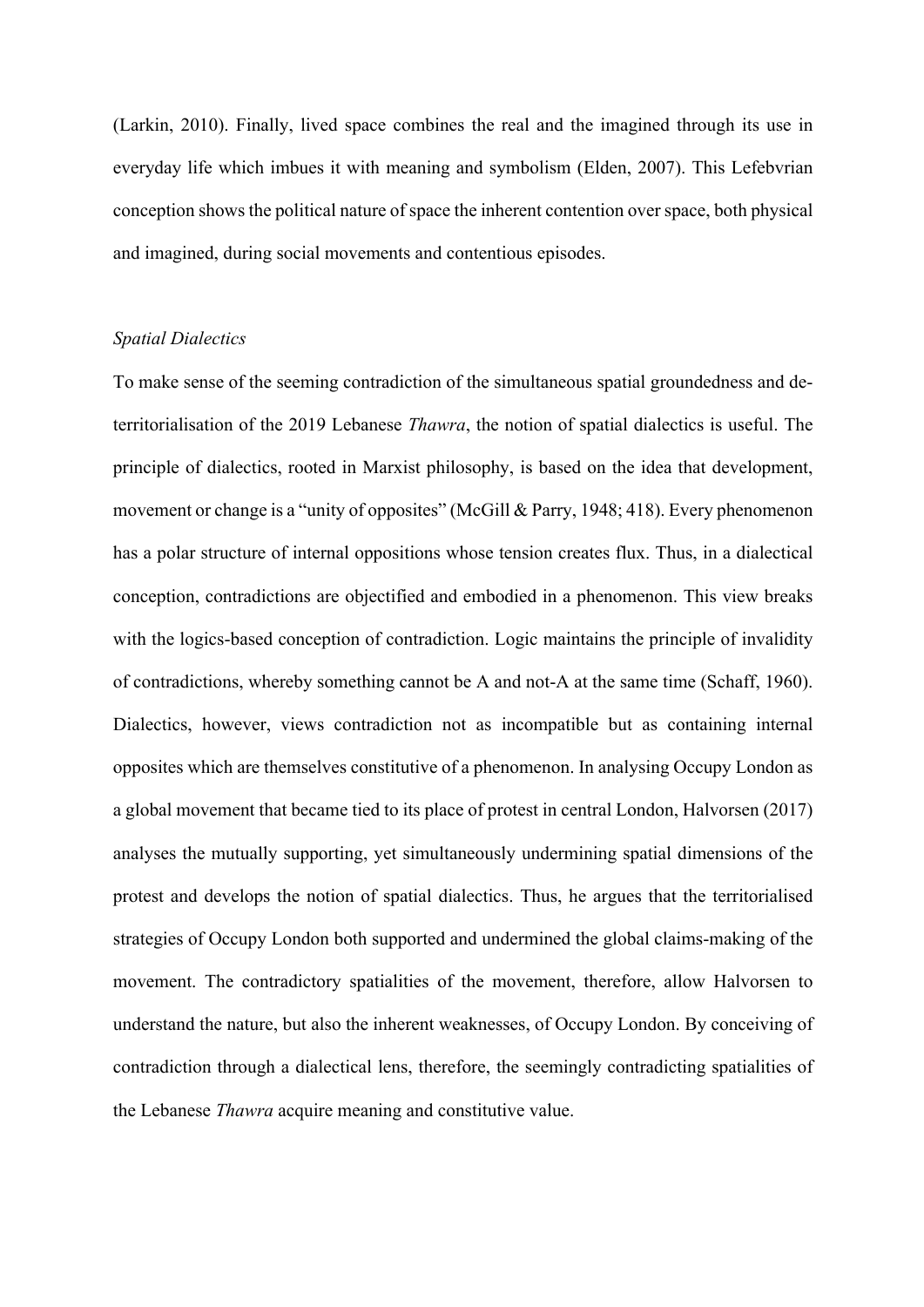#### **II. #ReclaimYourPublicSpaces –** *Thawra* **through a Local Lens**

This section focuses on the early protests in autumn 2019 centred in and around downtown Beirut. In the early days of the *Thawra*, Martyr's Square was the epicentre of the uprising (Zakharai, 2020). Squares, like Cario's Tahrir Square, played an important role in the 2011 Arab Spring (Kraidy, 2017). Similarly, Beirut's own 'Spring', the Independence Intifada in 2005, was centred around Martyr's Square and was heavily shaped by the use of public space (Haugbolle, 2006). Correspondinly, Sinno (2020) argues that the *Thawra* "used underutilized public space" (193) transforming them into collective spaces of belonging. To understand how, it is important to analyse the politics of urban space in Beirut and the spatial practices of the 2019 *Thawra.*

# *Urban Space in Beirut*

Beirut's public spaces are both rare and shaped by political, social and economic forces. With only 0.8 m<sup>2</sup> of green space per capita, Beirut displays a "dense urban fabric with rare breathing spaces shared by an ever growing population" (Mady, 2014). Since the pre-war years and especially from the Civil War onwards, political and sectarian parties have demarcated their turf, displaying symbols and logos in the neighbourhoods under their influence (Haugbolle, 2006). Yassin (2012; 205) argues that this controlling of spaces becomes part of the "assertiveness of collective identity" where "territoriality becomes a means for reproducing sectarianism and group boundaries." During the 1975-1990 Civil War, these divisions manifested themselves violently as Beirut was segregated between sectors controlled by different military factions. The dividing border between east and west Beirut, the Green Line, passed through Beirut Central District ending at Martyr's Square which, far from its cosmopolitan flair of the pre-war era, became a deserted void (Sinno, 2020). While the war destroyed much of Beirut's urban and social fabric, the reconstruction plans systematically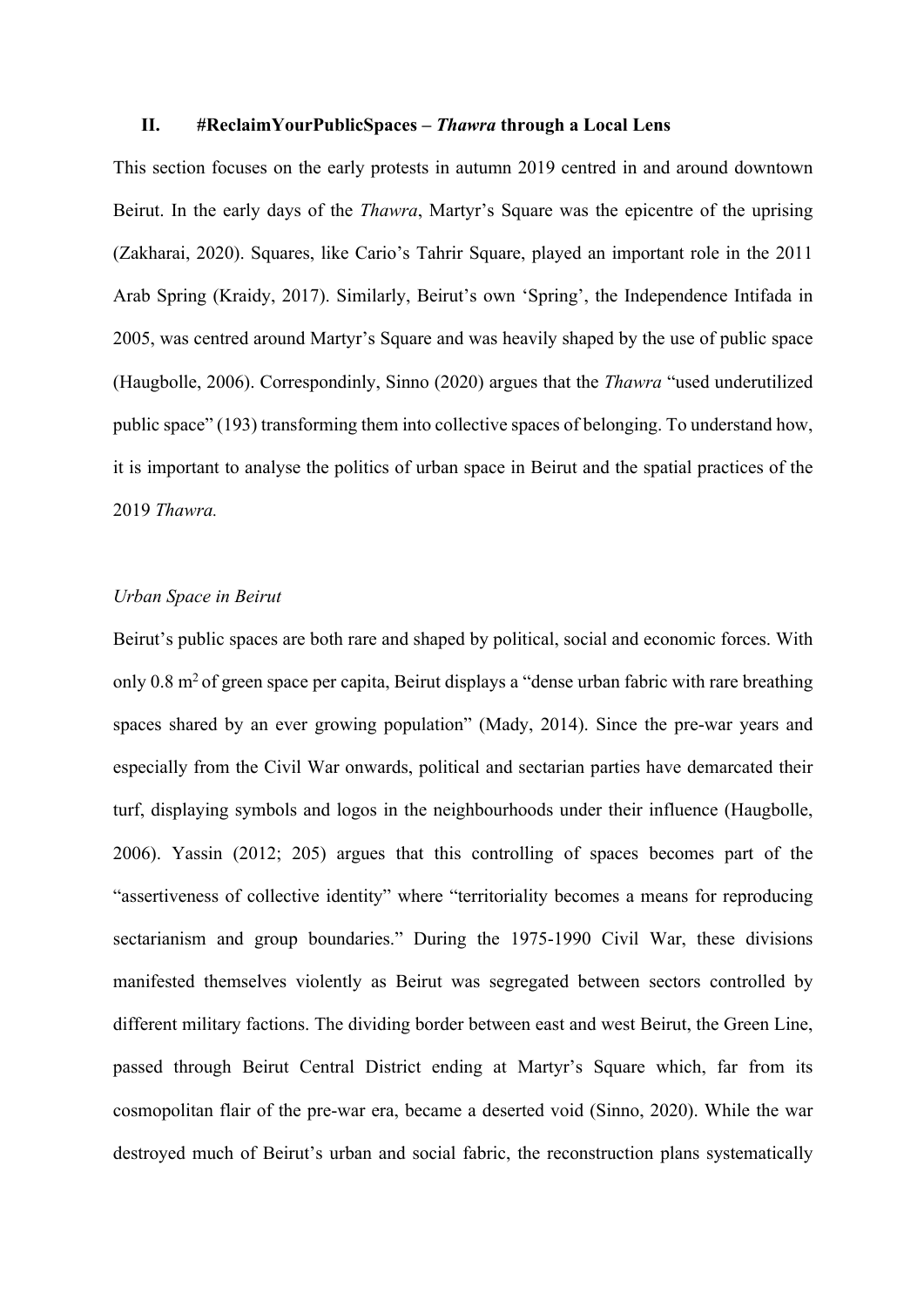razed what little remained in central Beirut (Larkin, 2010). The company with the exclusive mandate to lead the reconstruction, Solidère, proved as controversial in its *tabula rasa*  approach that dispossessed thousands of people, as in the circumstances of its appointment. Founded by Rafiq Hariri, the company's mandate raised questions of corruption and the privatization and commercialisation guiding its reconstruction project have led scholars to question the 'publicness' of the space created (Sinno, 2020). Aiming to create a cosmopolitan, luxurious city centre to attract tourism and investment, downtown Beirut eradicated both prewar public spaces of encounter and erased any trace of war-time memory. The preservation of certain heritage – such as the Roman baths – constructed a selective historical narrative grounded in a glorious past that erases Lebanon's recent history, creating a social amnesia (Larkin, 2010). The effects of this urban topography on shaping collective memory and reinforcing divisive sectarian identities has been studied by scholars such as Larkin (2010) and Seidman (2019). Downtown Beirut has thus become a space whose access is strictly controlled through direct security measures, such as the Place de l'Étoile where the Lebanese Parliament is located, or through indirect socio-economic barriers to the high-end retail and business facilities dominating the area. At the same time, the symbolism of the space has made it a focal point for protests, such as the 2005 Independence Intifada and most recently the 2019 *Thawra.* 

### *Spatial Repertoires and the construction of alternative spatial imaginaries*

In the early days of the 2019 *Thawra,* Lebanese people reclaimed physical, visual and imaginary space in downtown Beirut. The street markets, food stalls, open-air festival and tent cities created an "agora where a common political culture seems to be forming" (Atallah, 2019). This tactical repertoire of occupation represented a territorial strategy that allowed the movement both to resist and create (Halvorsen, 2017). By contrasting the polished elitism of the downtown space with tents, music and street art, the protestors physically and visually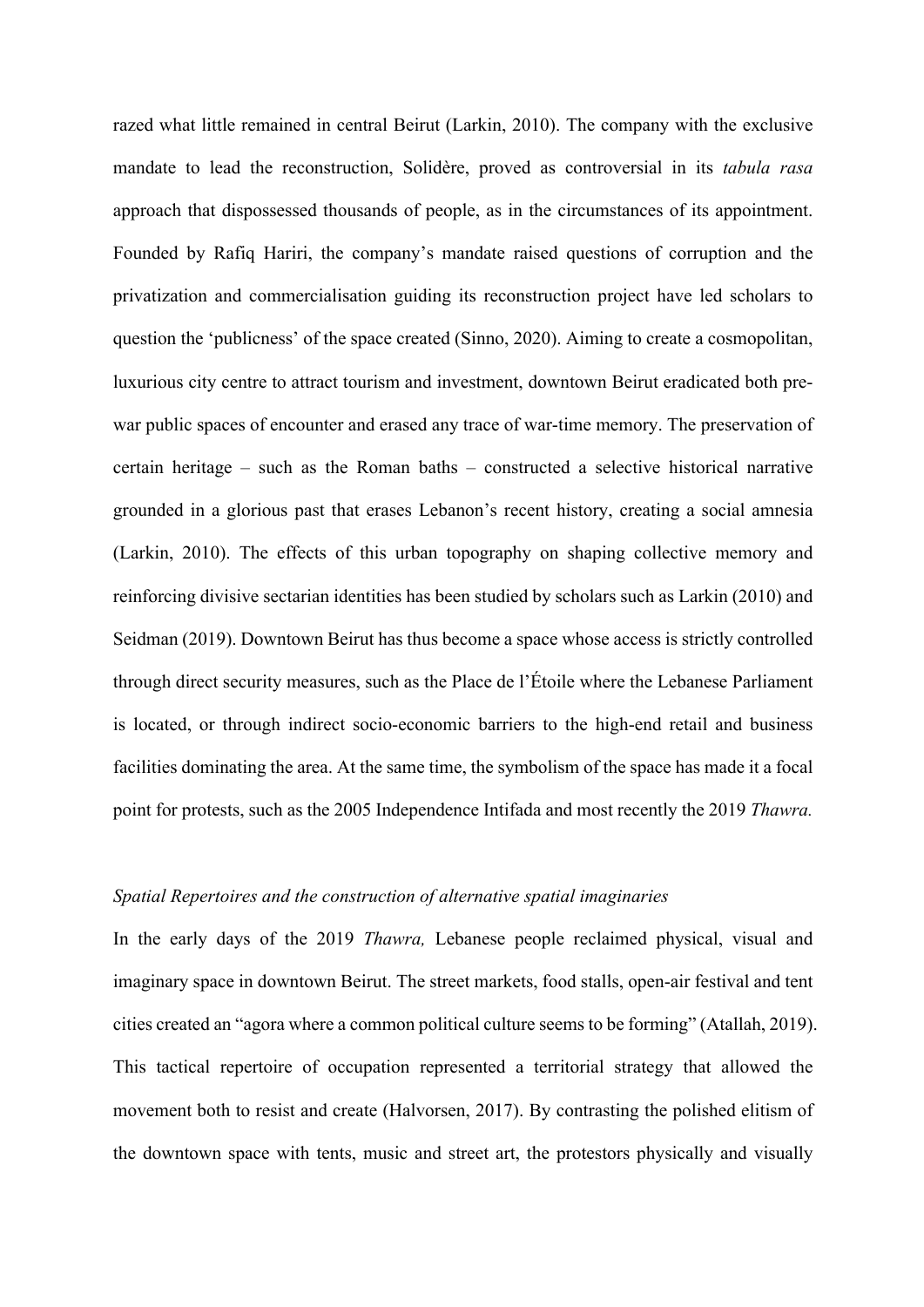resisted and reclaim the space created by Solidère's reconstruction (Fawaz & Serhan, 2020). The strategy of occupation, fuelled by the hashtag #ReclaimYourPublicSpace, was further complemented by strategic staging of concerts, teach-outs and discussion groups. The use of the abandoned structures of the Egg Cinema and the Grand Theatre – war time remnants and previously inaccessible to the public – further underlined the symbolism of place and space. Beyond reclaiming the material dimensions of space, these activities constructed a collective identity and spatial imaginary. Aoun (2020) thus points to the "development of citizenship" and the elimination of sectarianism from discourse through the reclamation of public space. From a critical perspective, it must be recognized that the seemingly euphoric unity of Martyr's Square did not last. While contention became protracted and the cumulative impact of the Covid-19 pandemic and Lebanon's financial collapse caused further fractures in the movement, the protests did create the possibility of an alternative conceived space. Through the lived experience of the material space of downtown Beirut, therefore, the protest constructed a societal imaginary that fueled the revolution.

#### **III. Transnationalism and Diaspora Protests**

On the other extreme of the spatial scale of the Lebanese *Thawra* were the protests taking place in the diaspora, from London to Paris and New York (Salhani, 2019). While there is no reliable number on the exact size of the Lebanese diaspora, estimates uniformly indicate that there are more Lebanese living outside of Lebanon than in the country. Definitional difficulties are compounded by the fact that there is no one experience of diaspora; they can include temporary expats, Lebanese-born emigrants and individuals from early waves of emigration without Lebanese nationality, who do not speak Lebanese but retain a Lebanese identity (Verdeil & Dewailly, 2019). During the 2019 *Thawra* diaspora Lebanese participated in the social movement in a multiplicity of ways. In order to conceptualise the transnational spatiality of the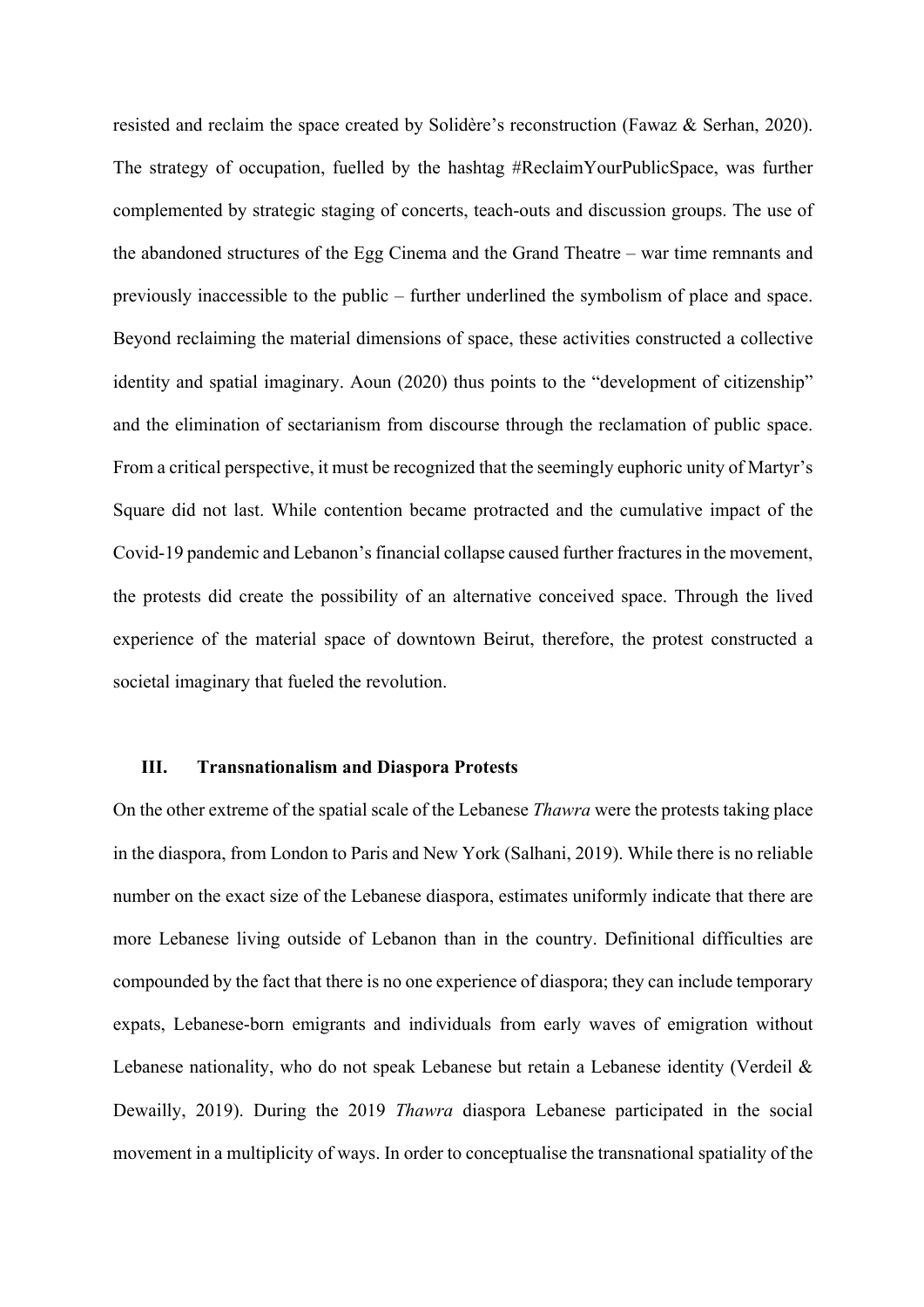*Thawra*, one must consider the transnationalisation of social movements and the impact of the diaspora protests on Lebanese in Lebanon and abroad.

# *Transnational social movements and de-territorialised citizenship*

Social movements depend on collective action, presupposing the existence of some form of common identity leading people to come together. In the case of transnational social movements, collective action spreads beyond the common denominator of shared territorial experience. Social movement scholars have theorized the transnationalisation of social movements through notions of diffusion and 'scale shifts' (Tarrow & McAdam, 2005). In this conception, diaspora protests would constitute a clear example of relational diffusion, whereby social networks develop from local to global through pre-existing ties, in this case a common identity and origin. However, critical geographers have criticized the over-reliance on territoriality in conceiving spaces of belonging and call for conceptions of space to overcome the local-global dichotomy (Massey, 2004; Featherstone, 2003). They thus argue that "spatial boundaries are no longer purposively territorial or scalar" (Amin, 2004; 33) but that space can be constituted independently of a bounded territorial place. This reflects developments in Critical Citizenship Studies that conceive of post-national and de-territorialized notions of citizenship. Ní Mhurchú (2014) thus argues that citizenship needs to be detached from the status as a rights-bearing subject in a particular bounded community in order to reflect its social, cultural, political and symbolic dimensions beyond just legal status. In this view, citizenship in enacted through cognitive constructions, solidarity networks and a collective recognition of belonging (Ataç et al., 2016). Finally, scholars have argued that citizenship and diaspora identity are themselves sites of contention and constituted through strategic processes of social construction, framing and political mobilisation. Adamson (2008; 24) thus argues that diasporas can be seen as strategically constructed "transnational 'imagined communities' based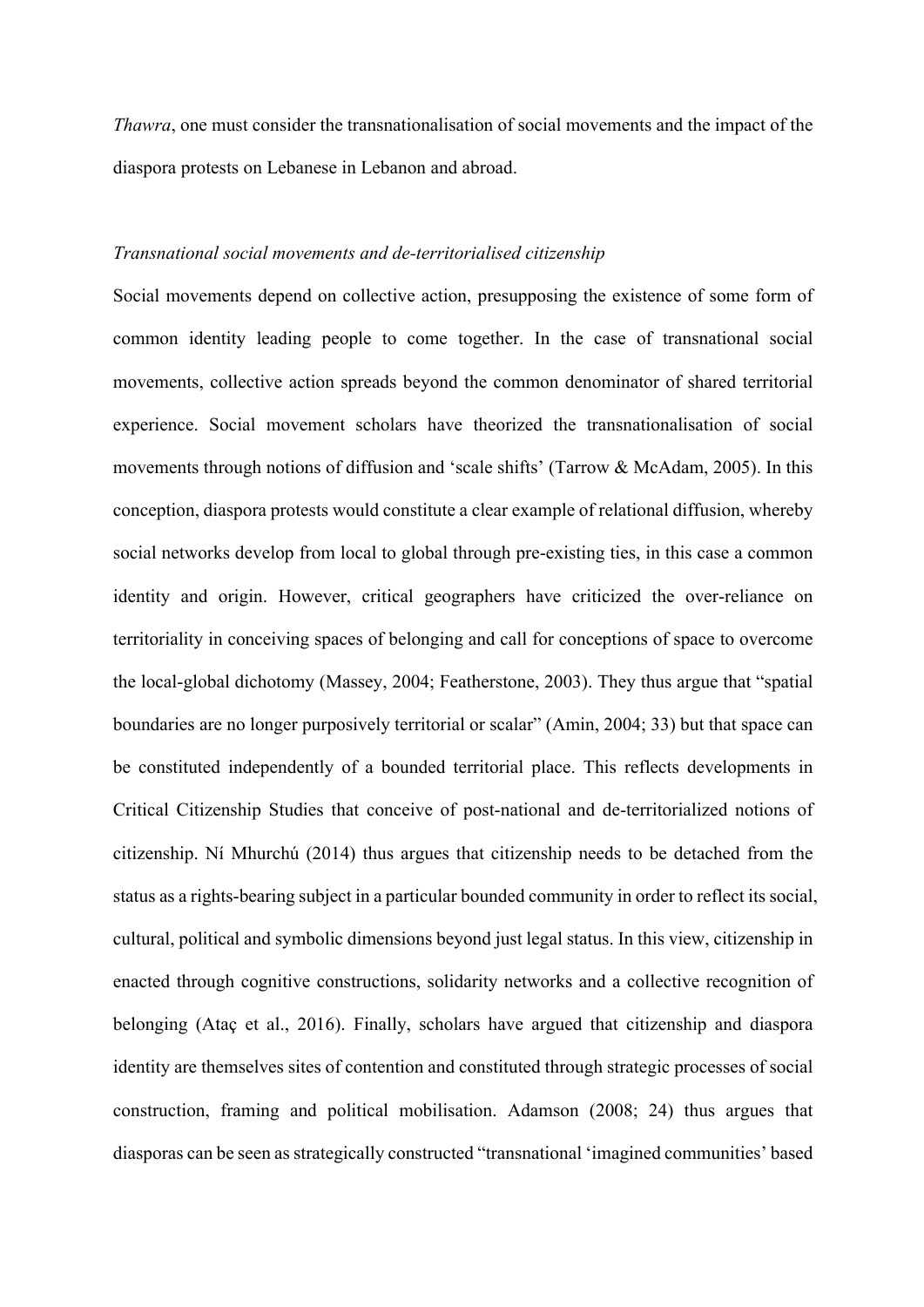on a particular identity category." In analysing the diaspora protests during the Lebanese *Thawra,* these notions are informative in understanding how the protests both constitutive of the revolution and of the articulation of diasporic identity.

# *Diaspora protests and the global stage of contention*

Diaspora involvement in the Lebanese *Thawra* took on many forms. Some Lebanese returned to Lebanon to take part in the protests, while others staged demonstrations in their home cities, reproducing the street protests across the world. Furthermore, various organisations were founded with the aim of contributing to the protestors' efforts materially and financially. An example is Impact Lebanon, a non-profit started by members of the Lebanese diaspora in London which became one of the major fundraising initiatives following the August 4 Beirut blast. Finally, political pressures by Lebanese diaspora movements on the governments in their countries of residence resulted in tangible gains for the revolution, influencing the political opportunity structure of the movement. For example, Lebanese in Switzerland lobbied for the freezing of Lebanese politicians' assets held in Swiss banks and investigations are currently ongoing into the central bank chief, Riad Salamé's, alleged embezzlement of 300 million dollars (Cornish & Jones, 2021). Furthermore, the *Association Collectif des Victimes des Pratiques Frauduleuses et criminelles au Liban* together with the French anti-corruption NGO Sherpa has filed a complaint before the financial prosecutor's office in Paris for suspicions of fraud and money laundering (Galluccio, 2021). As these examples show, the diaspora participation in the 2019 *Thawra* expanded the stage of contention, contributed to the mobilisation of resources and put pressure on Lebanese élites. This shaped political opportunity structures through a "boomerang pattern" (Tsutsui & Smith, 2017) in which international institutions, in this case foreign state institutions, give leverage to local activists' struggles. Finally, while diaspora Lebanese recognised the privilege of selective and comparatively low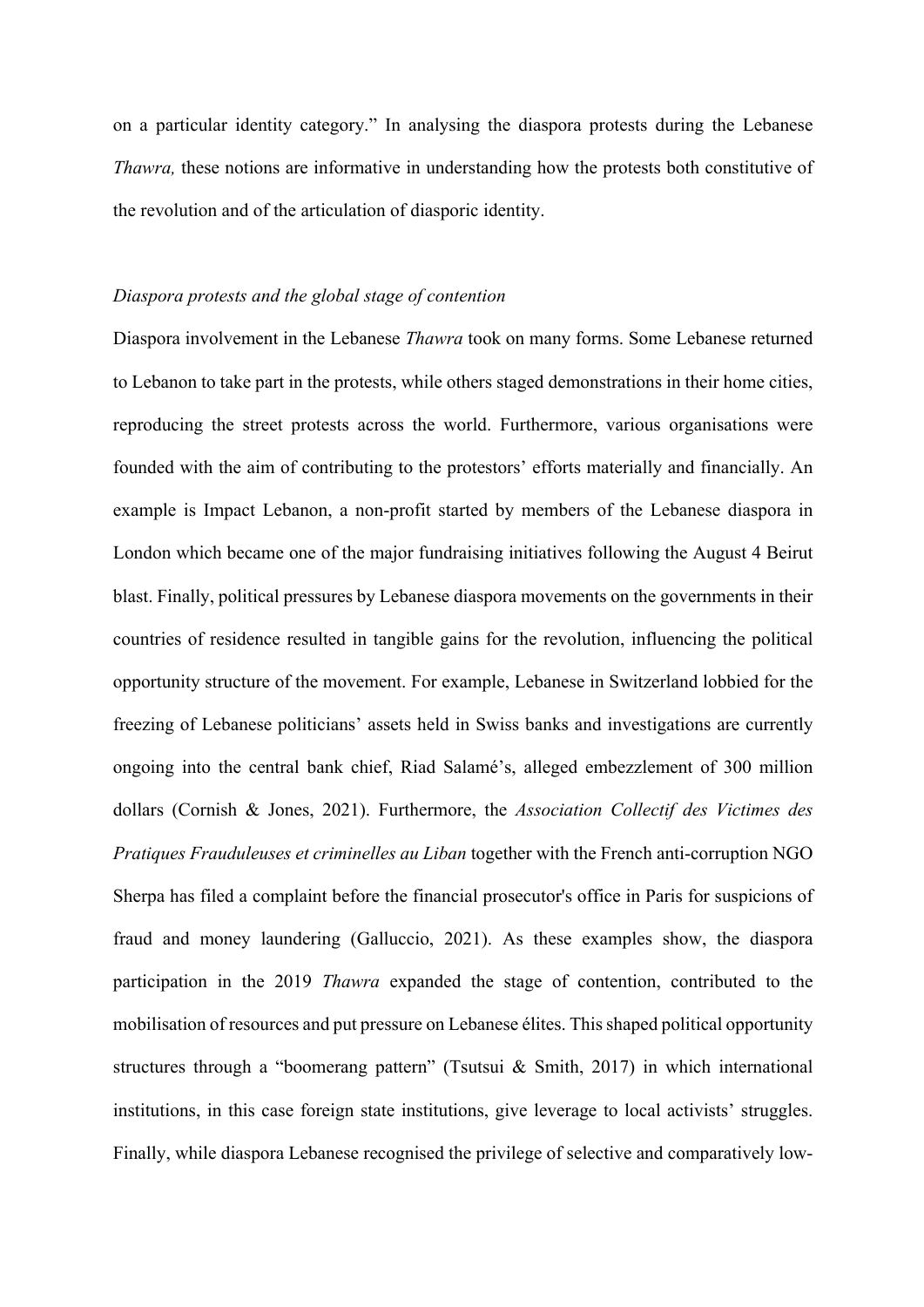risk participation in the revolution, the *Thawra* constituted a formative experience for diasporic identity through emotions of pride, guilt, grief and ultimately a sense of care for and belonging to Lebanon.

# **Conclusion: Constitutive spatial contradictions**

In conclusion, the seemingly contradictory spatialities of the Lebanese *Thawra* was constitutive of the movement's ability to make its claims, mobilise resources and construct an alternative common social imaginary. The protests in Beirut's Martyr's Square allowed the Lebanese to reclaim physical, abstract and lived space. Diaspora Lebanese's involvement provided tangible material and financial resources and created pressure on the Lebanese élite from abroad. In both cases, the collective experience of protest was allowed the construction of a Lebanese identity and a sense of belonging that transcended sectarian divisions as well as territorial borders. The dialectical understanding of contradicting spatialities, therefore, provides a way to derive meaning from the opposing dynamics of space in the Lebanese *Thawra.*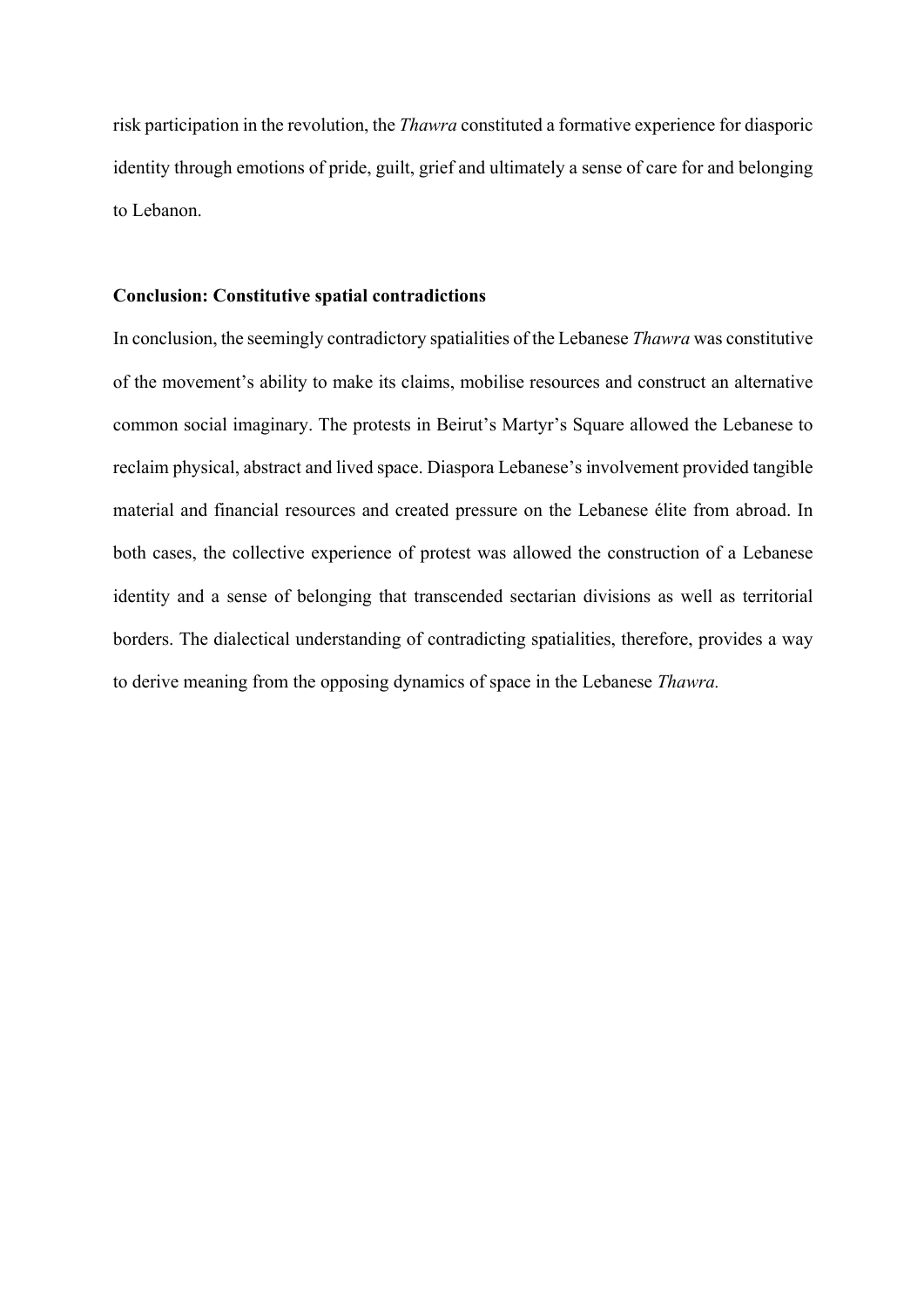# **Bibliography:**

- Adamson, Fiona. "Constructing the Diaspora: Diaspora Identity Politics and Transnational Social Movements," Paper for 49<sup>th</sup> Annual Meeting of the International Studies Association, 2008.
- Amin, A. Regions unbound: towards a new politics of place. Geographiska Annaler 36B (1) (2004).

Ammoun, Cammille, *Octobre Liban,* Paris: éditions inculte, 2020.

- Aoileann Ni Mhurchu. "Citizenship beyond state sovereignty," in *Routledge Handbook of Global Citizenship Studies,* Engin Isin and Peter Nyers (eds) London: Routledge, 2014.
- Ataç, Ilker, Kim Rygiel & Maurice Stierl. "Introduction: The Contentious Politics of Refugee and Migrant Protest and Solidarity Movements: Remaking Citizenship from the Margins," *Citizenship Studies*, 20:5 (2016).
- Atallah, Antoine. "Reclaiming the city…Another win for the Thawra." *L'Orient Today,*  9.12.2019. https://today.lorientlejour.com/article/1197926/reclaiming-the-cityanother-win-for-the-thawra.html.
- Cornish, Chloe and Sam Jones, "Swiss probe Lebanon's central bank chief over alleged 300m embezzlement," *Financial Times,* 24.4.2021, https://www-ft-com.accesdistant.sciencespo.fr/content/106b1ddd-d8dc-49e5-90ec-eb216c147125.
- Elden, Stuart. "There is a Politics of Space because Space is Political: Henri Lefebvre and the Production of Space," *Radical Philosophy Review,* 10:2 (2007).
- Fawaz, Mona and Isabela Serhan. "Urban Revolutions: Lebanon's October 2019 Uprising." *International Journal of Urban and Regional Research* (2019).
- Featherstone, D. "Spatialities of transnational resistance to globalization: the maps of grievance of the Inter-Continental Caravant," *Transaction of the Institute of British Geographers* 28 (4) (2003).
- Galluccio, Cécile, "L'association Sherpa porte plainte en France contre le gouverneur de la banque centrale du Liban," *France 24,* 3.5.2021, https://www.france24.com/fr/moyen-orient/20210503-l-association-sherpa-porteplainte-en-france-contre-le-gouverneur-de-la-banque-centrale-du-liban.
- Halvorsen, Sam. "Spatial dialectics and the geography of social movements: the case of Occupy London," *Transactions of the Institute of British Geographers,* 42 (2017).
- Haugbolle, Sune. "Spatial Transformations in the Lebanese 'Independence Intifada'," *The Arab Studeies Journal,* 14:2 (2006).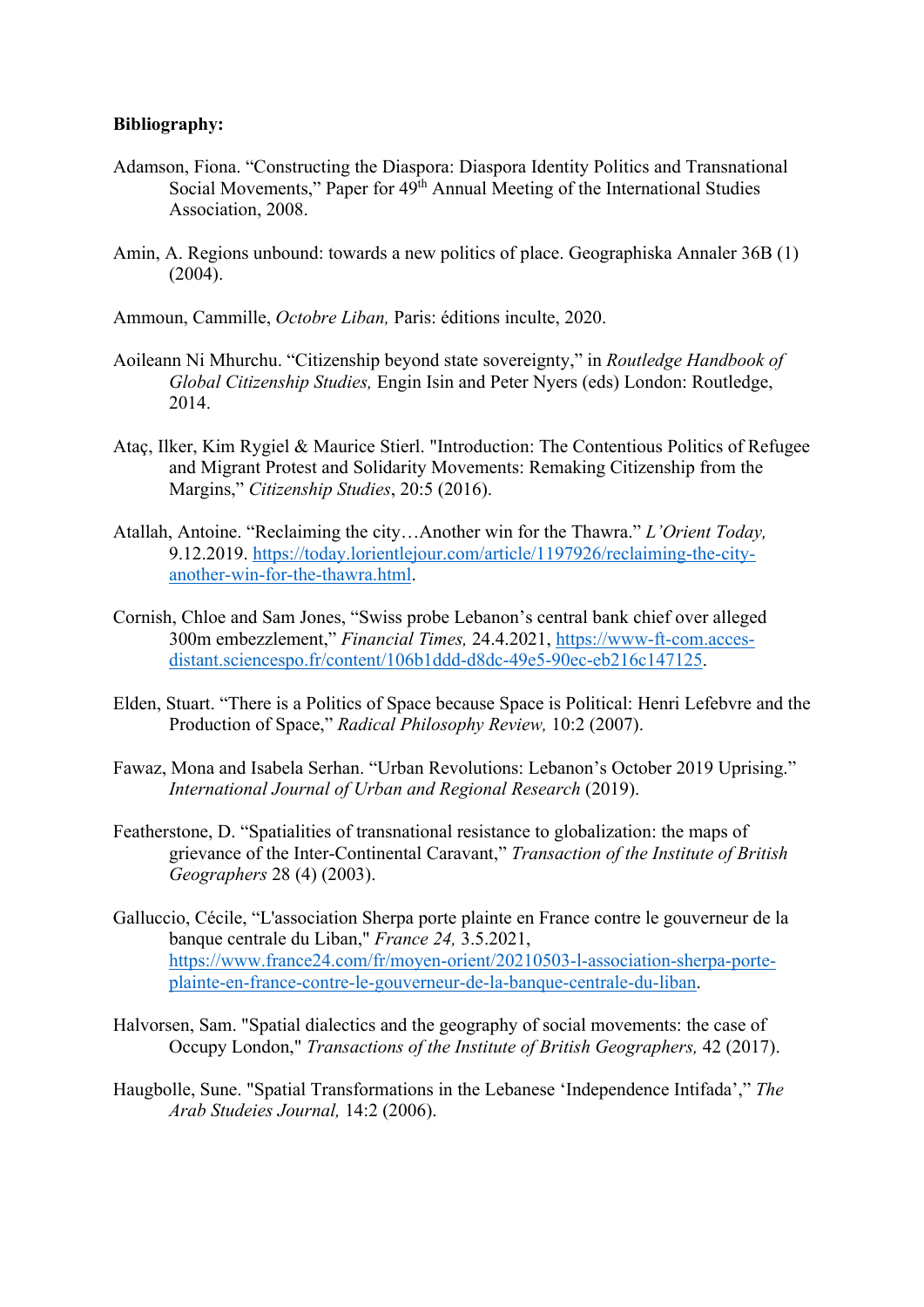- Kiyoteru Tsutsui and Jackie Smith, "Human Rights and Social Movements: From the Boomerang Pattern to a Sandwich Effect," Forthcoming in *The Wiley Blackwell Companion to Social Movements*, Edited by David A Snow, Sarah A. Soule, Hanspeter Kriesi, and Holly McCammon. Wiley Blackwell.
- Kraidy, Marwan. "Public Space, Street Art, and Communication in the Arab Uprisings," in *Bullets and Bulletins: Media and Politics in the Wake of the Arab Uprisings,*  Mohamed Zayani and Suzi Mirgani (eds), Oxford Scholarship Online: 2017.
- Larkin, Craig. "Remaking Beirut: Contesting Memory, Space and the Urban Imaginary of Lebanese Youth," *City and Community,* 9:4 (2010).
- Mady, Christine. "A short history of Beirut's public spaces," *Area,* 22.9.2014, https://www.area-arch.it/en/a-short-story-of-beiruts-public-spaces/.

Massey, D. "Geographies of responsibility," *Geografiska Annaler* 86B (1) (2004). McGill, V.J. and W.T.Parry, "The Unity of Opposites: A Dialectical Principle," *Science & Society,* 12:4 (1948).

- Miller, Byron. *Geography and Social Movements: Comparing Antinuclear Activism in the Boston Area.* London: Minnesota Press, 2000.
- Nicholls, Walter. "The Geographies of Social Movements." *Geography Compass.* 1:3, (2007).
- Salhani, Justin. "Lebanese abroad look for ways to get involved in protest movement," *The Arab Weekly,* 17.11.2019, https://thearabweekly.com/lebanese-abroad-look-ways-getinvolved-protest-movement.
- Schaff, Adam. "Marxist Dialectics and the Principle of Contradiction," *The Journal of Philosophy,* 57:7 (1960).
- Seidman, Steven. "The Politics of Cosmopolitan Beirut: From the Stranger to the Other," *Theory, Culture & Society,* 29:2 (2019).
- Sinno, Wael. "How People Reclaimed Public Spaces in Beirut during the 2019 Lebanese Uprising," *The Journal of Public Space,* 5:1 (2020).
- Tarrow, S., and McAdam, D. "Scale shift in transnational contention," in *Transnational protest & global activism*, della Porta, D. and Tarrow, S. (eds). Boulder, CO: Rowman & Littlefield.
- Verdeil, Éric and Bruno Dewailly, "International Migration and the Lebanese Diaspora," in *Atlas of Lebanon,* Presses de l'IFPO, 2019, https://www.7switch.com/fr/ebook/9782351595497/from/openedition.
- Walford, Wendy. "This Land Is Ours Now: Spatial Imaginaries and the Struggle for Land in Brazil," *Annals of the Association of American Geographers,* 94:2 (2004).